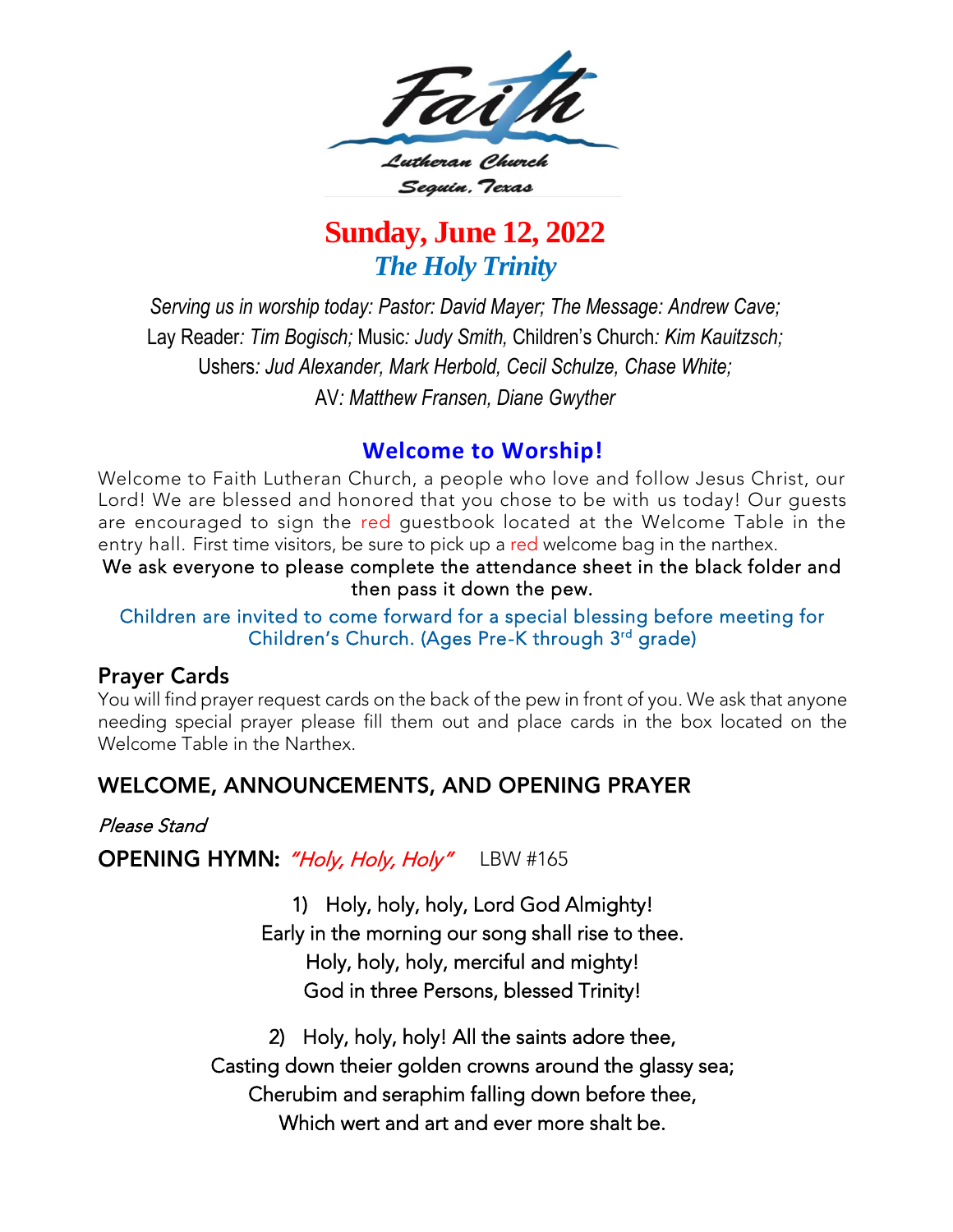3) Holy, holy, holy! Though the darkness hide thee,<br>though the eye made blind by sin thy glory may not see, only thou art holy; there is none beside thee, only thou are holy; there is none beside theo, perfect in pow'r, in love and purity.

4) Holy, holy, holy! Lord God Almighty! All thy works shall praise thy name in earth and sky and sea. Holy, holy, holy, merciful and mighty! God in three Persons, blessed Trinity!  $\sum_{i=1}^{n}$ 

# **BRIEF ORDER FOR CONFESSION AND FORGIVENESS:**

The sign of the cross may be made in remembrance of your Baptism.

- P: In the name of the Father, and of the + Son, and of the Holy Spirit.
- $C:$
- $P:$ Almighty God, to whom all hearts are open, all desires known, and from whom no secrets are hid: Cleanse the thoughts of our hearts by the inspiration of your Holy Spirit, that we may perfectly love you and worthily magnify your holy name, through Jesus Christ our Lord. name, through Jesus Christ our Lord.
- $\mathsf{C}$ :
- 16. . . . . . . P: If we say we have no sin, we deceive ourselves and the truth is not in us. But if<br>We confere our sins, God who is faithful and just will forgive our sins and we confess our sins, God who is faithful and just will forgive our sins and cleanse us from all unrighteousness. (1 John 1: 8-9, ESV)

## Silence for reflection and self-examination.

- Most Merciful God,
- P: Most Merciful God,<br>**C:** We confess that we have sinned against you in thought, word, and deed, by what we have done and by what we have left undone. We have not loved you with our whole heart; we have not loved our neighbors as ourselves. For the sake of your Son, Jesus Christ, have mercy on us. Forgive us, renew us, and lead us, so that we may delight in your will and walk in your ways, to the glory lead us, so that we may delight in your will and walk in your ways, to the glory of your holy name. Amen.
- $P:$ In the mercy of almighty God, Jesus Christ was given to die for us, and<br>for his sake God forgives us all of our sins. To those who believe in Jesus Christ, he gives the power to become the children of God and bestows on them the he gives the power to become the children of God and bestows on them the Holy Spirit.<br>**Amen.**
- $C:$ Amen.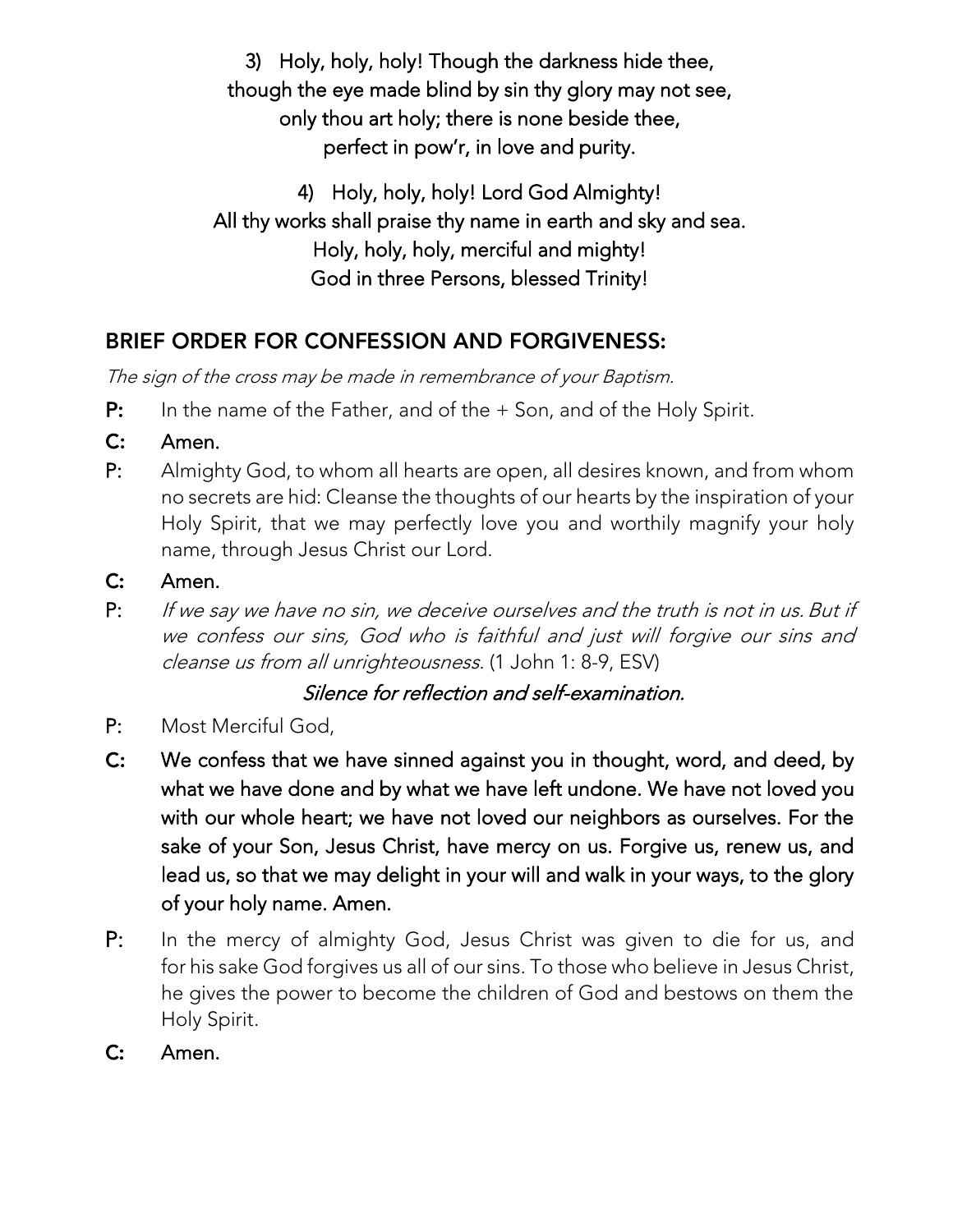### HYMN OF PRAISE: "Lord God, heavenly king..."

 $P:$ Glory to God in the highest, and peace to his people on earth.



#### You may be seated.

FIRST READING: Jonah 3  $(NIV)$ 

Then the word of the Lord came to Jonah a second time: <sup>2</sup> Go to the great city of

Nineveh and proclaim to it the message I give you." 3 Jonah obeyed the word of the Lord and went to Nineveh. Now Nineveh was a very large city, it took three days to go through it.<br>is we arrive the sity measle in in "Farty mana day journey into the city, proclaiming, "Forty more days and Nineveh will be journey into the city, proclaiming, "Forty more days and Nineveh will be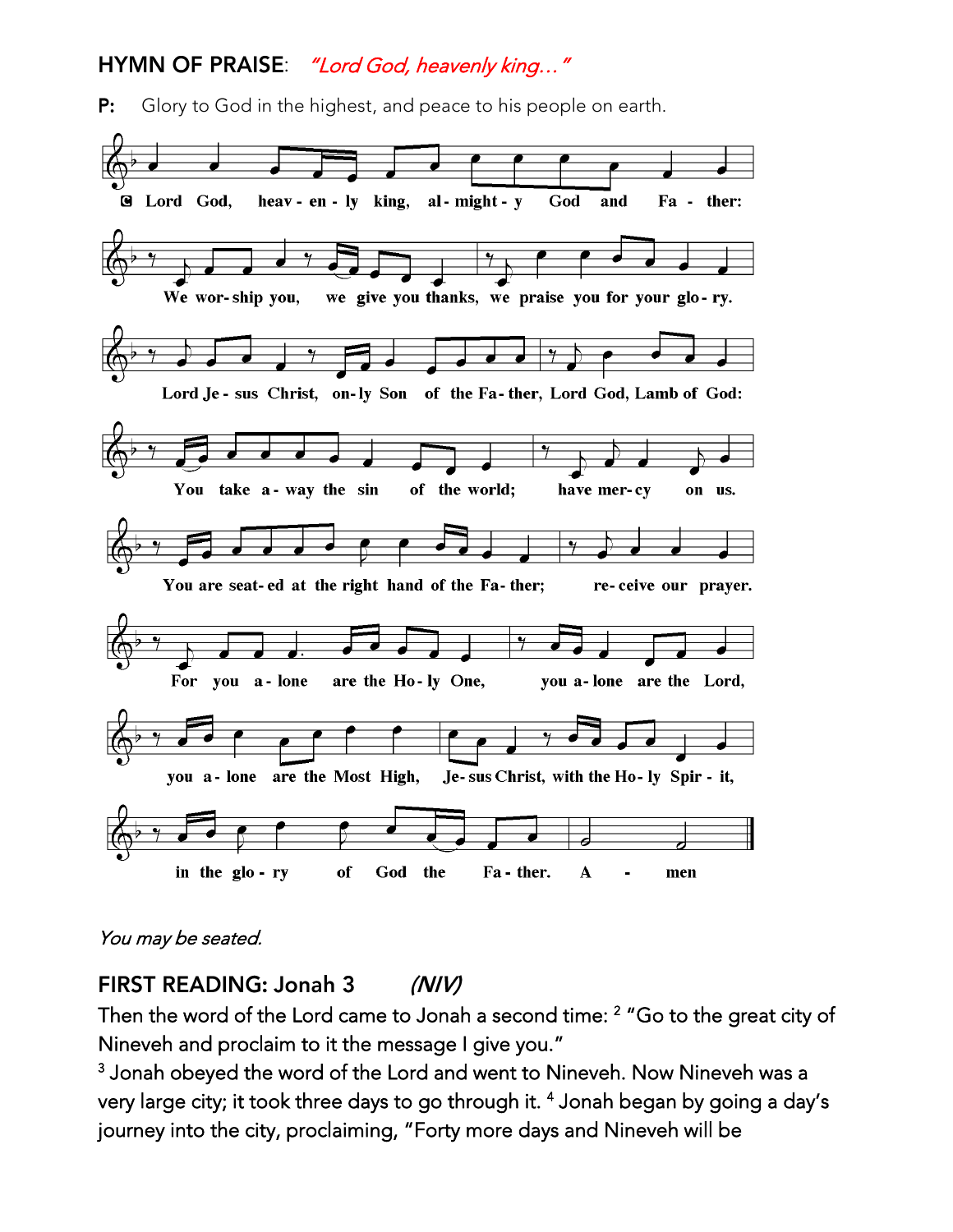overthrown." The Ninevites believed God. A fast was proclaimed, and all of them,<br>from the spectect to the least mut an eachdath.

from the greatest to the least, put on sackcloth. ī warning reached the throne, the throne of the control the control the control to the control to the rose from h<br>White ward when a reached through the collection of the control to the control to the collection of This is th off his royal robes, covered himself with sackcloth and sat down in the dust. <sup>7</sup> This is the proclamation he issued in Nineveh:<br>"By the decree of the king and his nobles:

Do not let people or animals, herds or flocks, taste anything; do not let them eat or drink. <sup>8</sup> But let people and animals be covered with sackcloth. Let everyone call drink. <sup>8</sup> But let people and animals be covered with sackcloth. Let everyone call urgently on God. Let them give up their evil ways and their violence. 9 Who knows?<br>Cod move to be the advisible composition turn from his figure engance that we will God may yet relent and with compassion turn from his fierce anger so that we will

not perish."<br><sup>10</sup> Milliam Cara 10 when God saw which they did and how they did and how they turned from the same turned from the same of the same of the same of the same of the same of the same of the same of the same of the same of the same of the same of relented and did not bring on them the destruction he had threatened.

#### **PSALM 8** To be read responsively  $(N/V)$

 $1$  LORD, our Lord,<br>how majestic is your name in all the earth!

You have set your glory

in the heavens.

# in the heavens.<br>Is as used the heavens. <sup>2</sup>Through the praise of children and infants you have established a stronghold against your enemies, to silence the foe and the avenger.

to silence the foe and the avenger. vident consider your neavens,

the work of your fingers,<br>the moon and the stars.

which you have set in place,

# which you have set in place, what is mankind that you are mindiul of them,

human beings that you can see them? <sup>5</sup> You have made them a little lower than the angels

### and crowned them with glory and honor. Frou made them rulers over the works of your hands;

you put everything under their feet:<br>all flocks and herds.

and the animals of the wild,

and the animals of the animals of the wild,  $\frac{1}{\sqrt{2}}$ 7

- and the fish in the sea,
- all that swim the paths of the seas.

 $9$  LORD, our Lord,

how majestic is your name in all the earth! how majestic is your name in all the earth!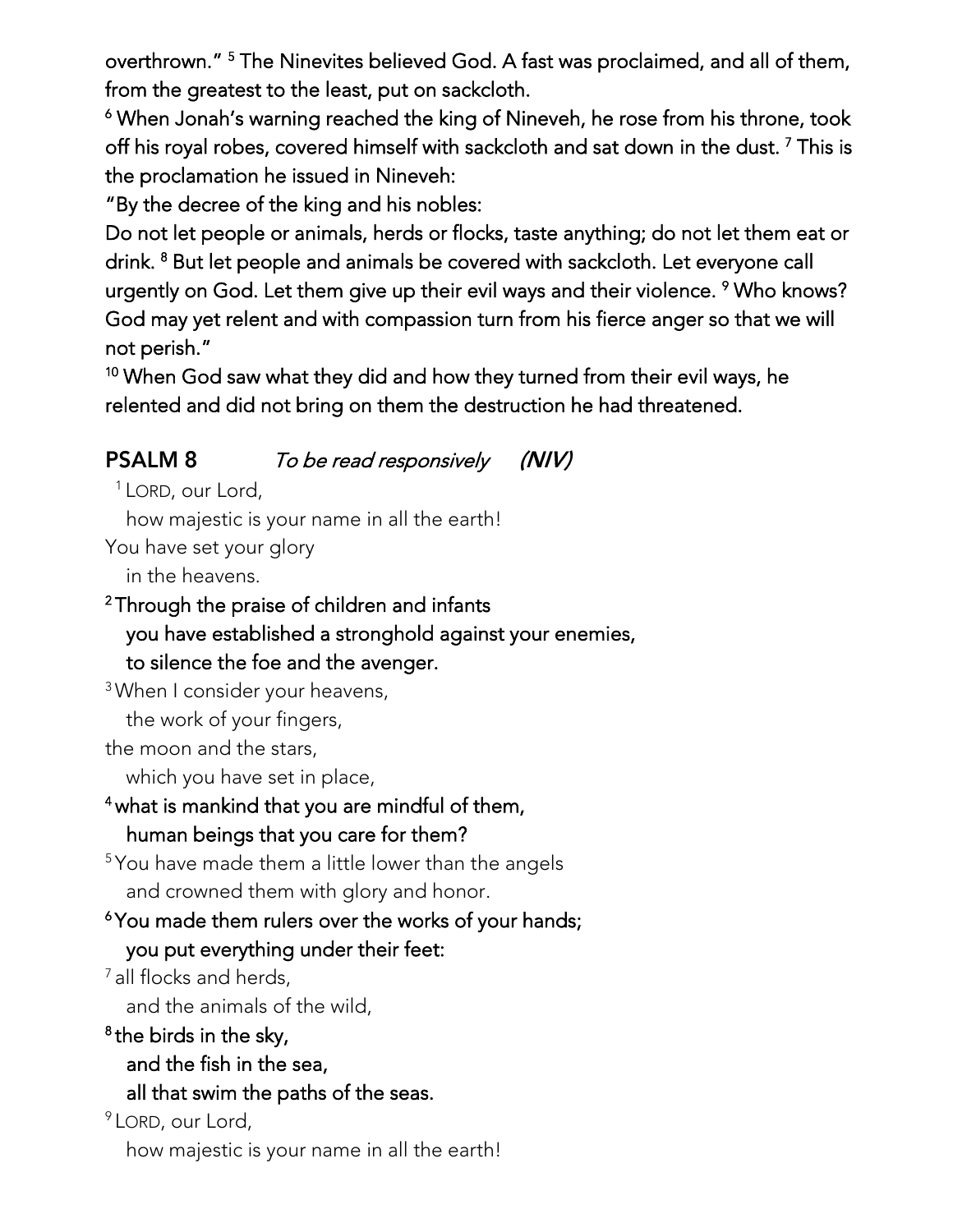<sup>14</sup>Then Peter stood up with the Eleven, raised his voice and addressed the crowd:<br>"Fellow Jews and all of you who live in Jerusalem, let me explain this to you; listen "Fellow Jews and all of you who live in Jerusalem, let me explain this to you; listen carefully to what I say.

, <sup>22</sup>"Fellow Israelites, listen to this: Jesus of Nazareth was a man accredited by God to you by miracles, wonders and signs, which God did among you through him, as<br>you yourselves know. <sup>23</sup> This man was handed over to you by God's deliberate plan you yourselves know. <sup>23</sup>This man was handed over to you by God's deliberate plan<br>and facel may below and you, with the halp af wide diman with him to death by and foreknowledge; and you, markino mep of menod men, put him to death by<br>relieve him to the excess 24 Dut Cod wiced him from the dead, freeing him from t agony of death, because it was impossible for death to keep its hold on 24But God raised him from the dead, freeing him from the part is been in the form of the best and the best and the best and the best and the best and the best and the best and the best and the best and the best and the bes him. <sup>25</sup> David said about him: him.

"I saw the Lord always before me. Because he is at my right hand, I will not be shaken. <sup>26</sup> Therefore my heart is glad and my tongue rejoices; I will not be shaken. <sup>27</sup> I nerefore my heart is glad and my tongue rejoices;<br>couch a shade will get in here. <sup>27</sup> heceuse you will get shanden get a the realm of the dead, you will not let your holy one see decay. <sup>27</sup>because you will not abandon me to the

realm of the dead, you millionery our holy one see decay. <sup>28</sup>You have made known to me the paths of life; you will fill me with joy in your presence.'<br><sup>29</sup> "Fellow Israelites, I can tell you confidently that the patriarch David died and was

<sup>29</sup>"Fellow Israelites, I can tell you confidently that the patriarch David died and was had promised him on oath that he would place one of his descendants on his <sup>30</sup>But he was a prophet and knew that God had promised him on oath that he would place one or the account that he Mexic that he was not abandoned to the realm of the dead, nor did his body see seeing what was to come, he spoke of the resurrection of the Messiah, and the messiah, and the result of the me that he was not abandoned to the realm of the dead, nor did his body seems to the  $37$ decay. <sup>32</sup>God has raised this Jesus to life, and we are all witnesses of it. -- Exalted to<br>the right hand of God, he has received from the Father the promised Holy.<br>Cultile and hoe wound autubature was received from 34 Fax David did wat. to heaven, and yet he said, <sup>34</sup>For David did not ascend

to heaven, and yet he said, a footstool for your feet."' <sup>35</sup>until I make your enemies

a footstool for your feet.<br>36 #Therefere let all lare al hand <sup>36</sup>"Therefore let all Israel be assured of this: God has made this Jesus, whom you crucified, both Lord and Messiah."

Please stand for the Holy Gospel.

#### GOSPEL: John 8:48-59  $(NIV)$

 $48$ The Jews answered him, "Aren't we right in saying that you are a Samaritan and demon-possessed?"

<sup>49</sup> "I am not possessed by a demon," said Jesus, "but I honor my Father and you <sup>49</sup>"I am not possessed by a demon," said Jesus, "but I honor my Father and you dishonor me. 50 I am not seeking glory for myself; but there is one who seeks it, and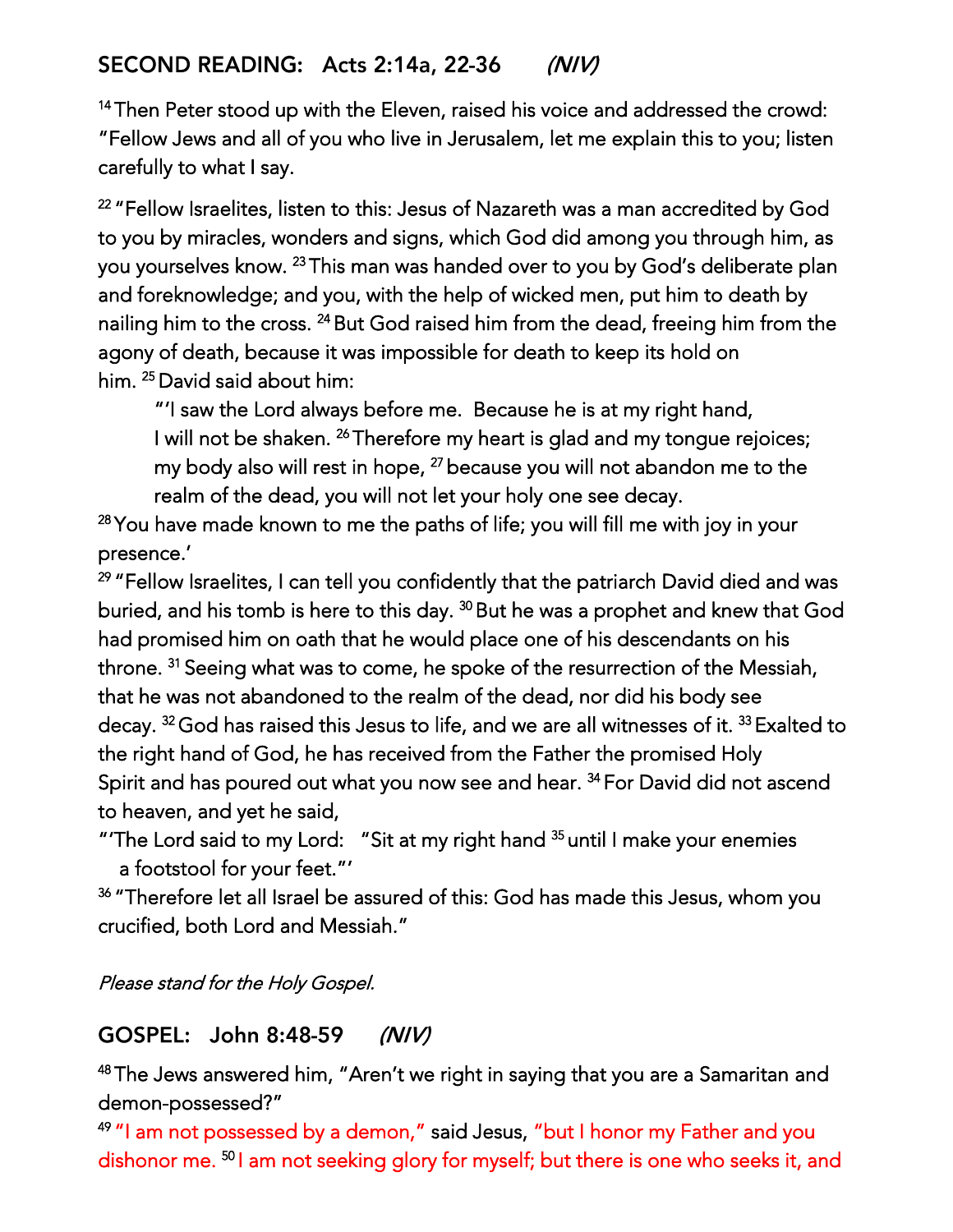death." he is the judge. <sup>51</sup> Very truly I tell you, whoever obeys my word will never see

52 At this they exclaimed, "Now we know that you are demon-possessed! Abraham died and so did the prophets, yet you say that whoever obeys your word will never died and so did the prophets, yet you say that whoever obeys your word will never prophets. Who do you think you are?" <sup>53</sup>Are you greater than our father Abraham? He died, and so did the

<sup>54</sup> Jesus replied, "If I glorify myself, my glory means nothing. My Father, whom you claim as your God, is the one who glorifies me. <sup>55</sup> Though you do not know him, I claim as your God, is the one who glorifies me. Himough you do not know him, I<br>Image him, If I aaid I did not thoughd has a liamlike case hed I de Image him and about know him. If I said I did not, I would be a liar like you, but I do know him and obey.<br>It is would be New fathers Alexabers wisited at the thermals of easing way dear he serv it and was glad." <sup>56</sup>Your father Abraham rejoiced at the thought of seeing my day; he saw

<sup>57</sup> "You are not yet fifty years old," they said to him, "and you have seen Abraham!" 58 "Very truly I tell you," Jesus answered, "before Abraham was born, I am!" <sup>59</sup> At wery truly I tell you, "Jesus answered," before Abraham was born, I am!" ""At "<br>this theoretical weater se to steep him but Jesus hid himself, dispine sweets this, they picked up stones to stone him, but Jesus hid himself, slipping away from the temple grounds.

A: The gospel of our Lord. C: Thanks be to God.

You may be seated.

**CHILDREN'S CHURCH** 

**MESSAGE** 

Andrew Cave

HYMN OF THE DAY: "Father, Most Holy" LBW #169

(Please see next page.)

(The service continues after the hymn of the day.)

## **OFFERING**

(The offering plate will be passed down each pew with the help of our ushers.) Please stand when offertory has begun.

OFFERTORY: "Create in Me a Clean Heart..." pg. 75 LBW

C: J Create in me a clean heart, O God, and renew a right spirit within me. Cast me not away from your presence, and take not your Holy Spirit from me.

me. Cast me not away from your presence, and take not your Holy Spirit from me. Restore to me the joy of your salvation, and uphold me with your free Spirit. *┓* 

 $\sum_{i=1}^{n}$ 

C: We offer with joy and thanksgiving what you have first given us: ourselves, our<br>time, and our possessions, signs of your gracious love. Receive them for the sake of him who offered himself for us, Jesus Christ our Lord. Amen. him who offered himself for us, Jesus Christ our Lord. Amen.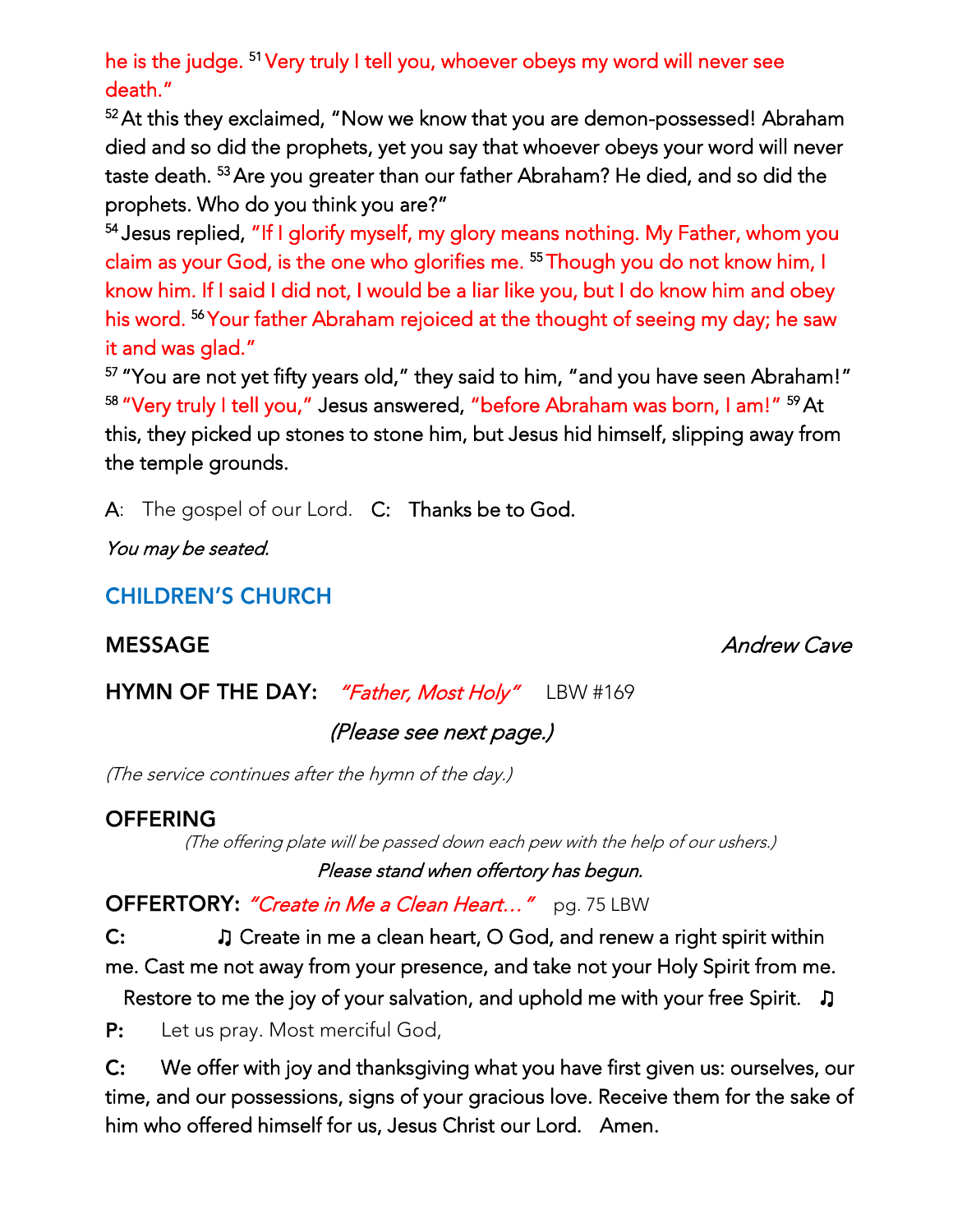# **Father Most Holy**



(Back to previous page for our offering)

### **APOSTLE'S CREED**

I believe in God, the Father almighty, creator of heaven and earth. I believe in<br>Jesus Christ, his only Son, our Lord. He was conceived by the power of the Holy Spirit and born of the Virgin Mary. He suffered under Pontius Pilate, was crucified, died, and was buried. He descended into hell. On the third day he rose again. He ascended into heaven, and is seated at the right hand of the Father. He will come ascended into heaven, and is seated at the right hand of the Father. He will come again to judge the living and the dead.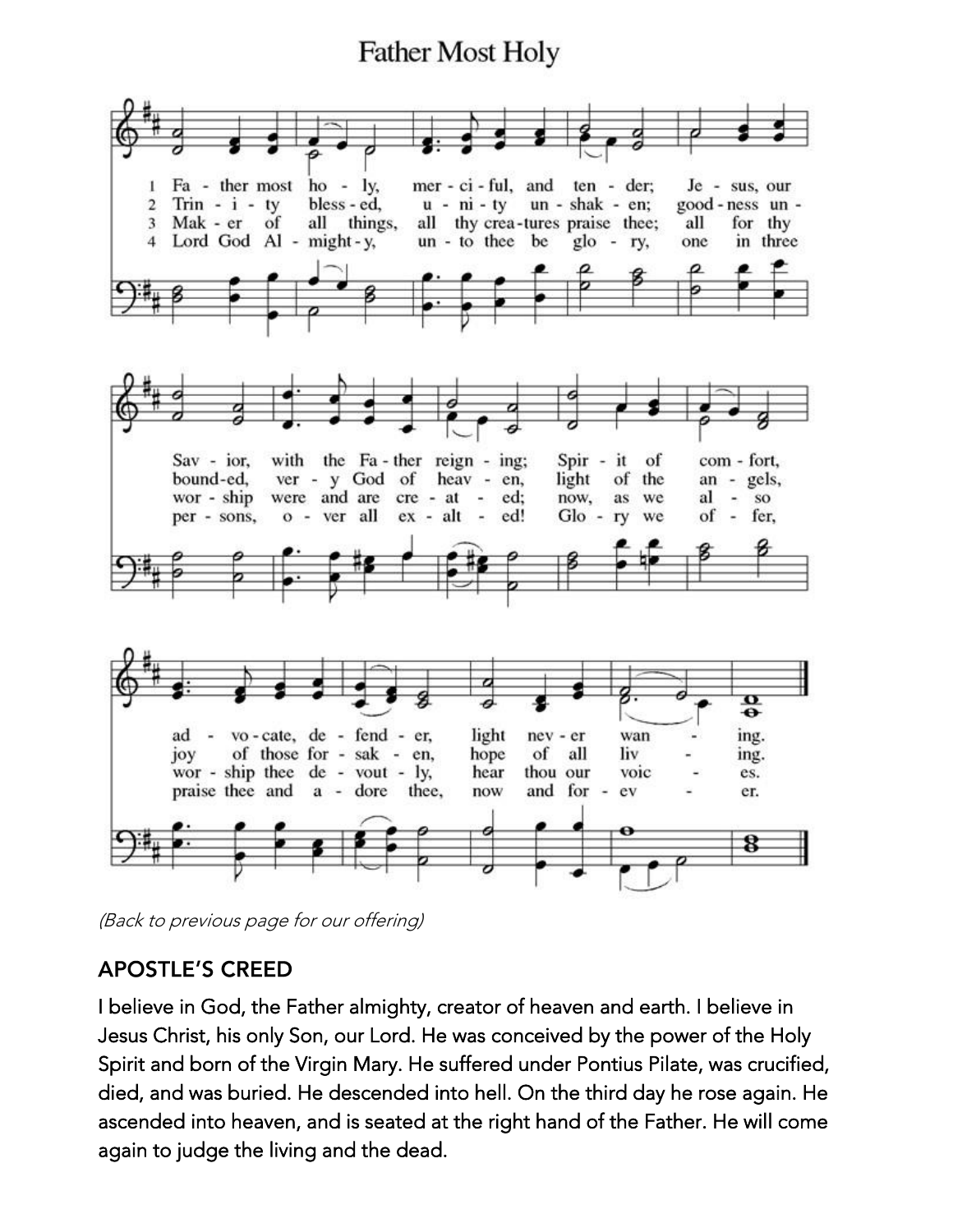I believe in the Holy Spirit, the holy Christian Church, the communion of saints, the forgiveness of sins, the resurrection of the body, and the life everlasting. Amen.

Please be seated.

#### **PRAYERS OF THE CHURCH**

Please stand.

#### **CLOSING HYMN:** "Holy God, We Praise Your Name" LBW #535

1) Holy God, we praise your name; All on earth your scepter claim, All on earth your scepter claim, all in heav'n above adore you. Infinite your vast domain, everlasting is your reign.

2) Hark! The glad celestial hymn angel choirs above are raising; cherubim and seraphim, in unceasing chorus praising, in unceasing chorus praising, fill the heav'ns with sweet accord:  $\cdots$ , holy, holy Lord."

3) Lo, the apostolic train Join your sacred name to hallo; Prophets swell the glad refrain, And the white robed martyrs follow; And from morn to set of sun And from morn to set of sun. Through the Church the song goes on.

4) Holy Father, holy Son, Holy Spirit, three we name you, though in essence only one; undivided God we claim you and, adoring, bend the knee and, adornig, bend the knee while we own the mystery.

**BENEDICTION** 

**DISMISSAL** 

A: Go In Peace To Love And Serve The Lord! C: Thanks be to God! A: Go In Peace To Love And Serve The Lord! C: Thanks be to God!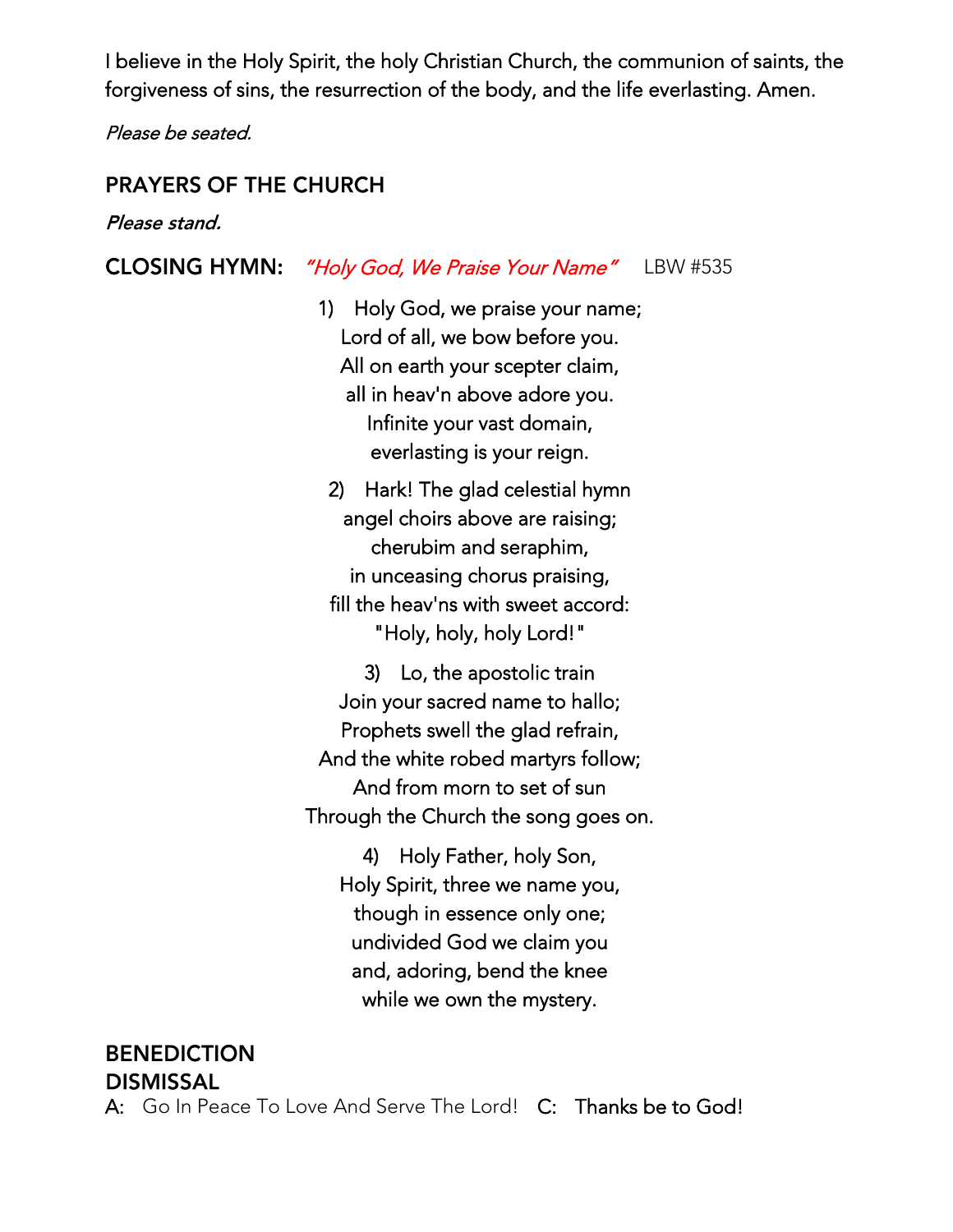### SUNDAY MORNINGS AT FAITH

worship Service – 9:00 AM Fellowship on patio following worship

- Sunday School 10:15-11:15 AM<br>President 10:15-11:15 AM Pre K-5 th Grade in Educational Wing
- Adult Sunday School- \* Old Testament Class in Activity Center<br>• New Testament Class in Sanctuary
- \* New Testament Class in Cancellary • Lifebridge (Young Adult) meets in the Life Enrichment Center.<br> $G = \frac{G}{\sqrt{2\pi}} \int_{-\infty}^{\infty} \frac{G}{\sqrt{2\pi}} \int_{-\infty}^{\infty} \frac{G}{\sqrt{2\pi}} \int_{-\infty}^{\infty} \frac{G}{\sqrt{2\pi}} \int_{-\infty}^{\infty} \frac{G}{\sqrt{2\pi}} \int_{-\infty}^{\infty} \frac{G}{\sqrt{2\pi}} \int_{-\infty}^{\infty} \frac{G}{\sqrt{2\$ Confirmation Class – 10:15 -11:15 AM in the small kitchen

## "WORDS OF FAITH" BROADCAST SUNDAYS AT 8 AM ON KWED 1580 AM RADIO

Has been sponsored to the glory of God today by Mark and Gail Herbold in celebration of Mark and Neal's birthdays this month!

### **FLOWERS ON THE ALTAR**

Have been given to the glory of Goding Hamilto and Julia Glenemine in memory of Ronnie's Chemical St mother, Dorothy Glenewinkel and in thankfulness for their many blessings.

WEEKLY ATTENDANCE AND OFFERINGS:<br>Attendance on June 5 was 130; Month to Date (June): \$11, 921.61; YTD Offerings and Misc. \$198,722.89 (2022 budgeted offerings is \$488,775.00)  $\frac{1}{2}$ 

| Sunday, June 12    | 2 <sup>nd</sup> Sunday JAM    | 12:00 PM               |
|--------------------|-------------------------------|------------------------|
| Monday, June 13    | <b>Prayer Group</b>           | 10:15 AM               |
| Tuesday, 14        | Men's Bible Study             | $7:30$ AM              |
| Tuesday, June 14   | Staff Mtg.                    | $9:00$ AM              |
| Tuesday, June 14   | <b>Committee Meetings</b>     | 7:00 PM (AC)           |
| Wednesday, June 15 | Quilters                      | 9:00 AM (AC)           |
| Wednesday, June 15 | <b>FLY</b>                    | 6-8:00 PM              |
| Thursday, June 16  | Hope Circle                   | 2:00 PM                |
| Saturday, June 18  | <b>Food Bank Distribution</b> | $8:00$ AM $-$ 11:30 AM |

# THIS WFFK AT FAITH

#### **WORKERS FOR NEXT WEEK**

Sunday, June 19: Ushers: Mike Andrews, Brandon Westerholm, Paul Kalkwarf, Robert<br>Raetzsch, Ronnie Glenewinkel; Lay Reader: Kim Kauitzsch; Greeters: Joan and Ron Vanbeek; AV: Matthew Fransen, Tim Bogisch; Count: Lisa Owen, Joanne Shanafelt; Lock Up: Vanheim Matthew Fran Braun, Mary Koehler; Communion clean up Up: \_\_\_\_\_\_\_\_\_\_; Communion set up: Fran Braun, Mary Koemer, Communion security.<br>Cathy Wensinger, Nancy Schlather Cathy Wensinger, Nancy Schlather.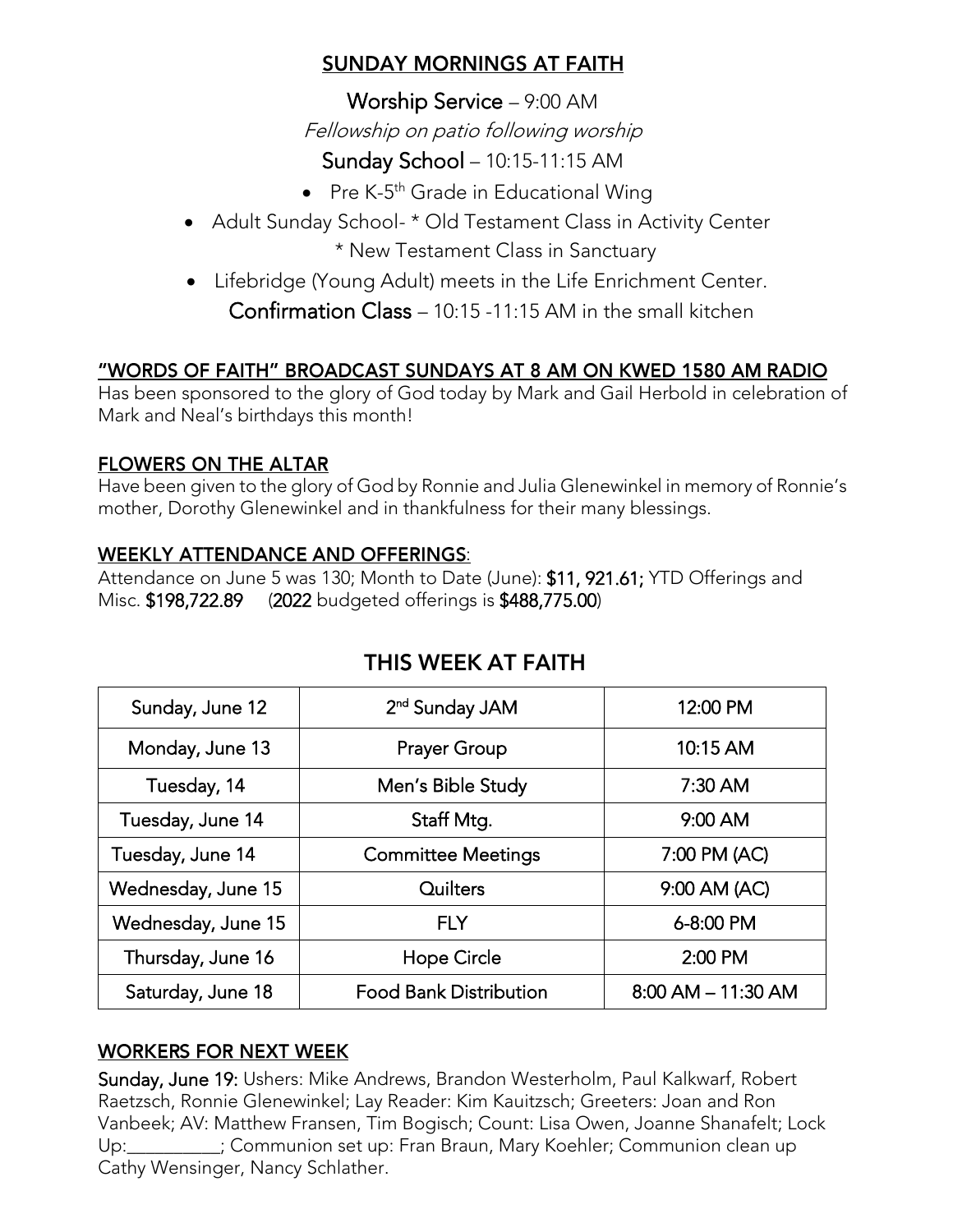#### **NEW MEMBERS**

Pastor Mayer will hold a New Member class for those interested in becoming members of<br>Faith! Please see Pastor if you are interested! Text or call him at 830-426-9146. Faith! Please see Pastor if you are interested! Text or call him at 830-426-9146.

#### **CHRISTIAN CUPBOARD**

Thank you to those of you who have been dropping off items for the Christian Cupboard.<br>Our June item will be **canned meat,** any variety or brand. Total number of items collected as of June 6 is  $39<sup>°</sup>$ as of June 6 is 39.

Kelton Lange Gladys Fruehling Dot Day Sandy Wille **Correen Dube** Donald Jackson Harold Bogisch Brad Flippin Steve Foerster U.S. military men and women U.S. military men and women

i<br>L Julie Sagebiel Judy Saunders Nora Lavelett Nora Lavelett Georgie Dittrich **Example Brad Example 1** David Moltz **Frame** The country of Ukraine

#### **SAVE THE DATES**

- FOOD DISTRIBUTION June 18th
- $VBS June 27th July 1st$
- FLY BEACH GATHERING July 17<sup>th</sup>-20<sup>th</sup>

#### **FOOD BANK DISTRIBUTION HELP**

Your help is needed for the next San Antonio Food Bank food distribution. It is set for<br>Saturday, June 18, from 8:00 – 11:00 AM. When all hands are on deck, the sorting and loading goes smoothly. Please consider giving some of your time. The signup sheet is on the kiosk in the narthex. the kiosk in the narthex.

#### **PRESCHOOL HELP**

Our preschool staff is looking for a small group of volunteers to help<br>with some "honey do" projects that occasionally come up around campus. This "work crew" would not need to meet every week, but maybe a semi-regular basis when there are small jobs that come up. PLEASE see director Lisa Owen if you are interested in helping! 830-379-7074 830-379-7074



### **JOB POSITION AVAILABLE AT PRESCHOOL**



Please keep LFP in your prayers. We have recently lost a few of our staff members due to illness, transfer of spouse, pregnancy, or moving out of state. We have been blessed with new teachers but find ourselves in need once again. Faith Lutheran Preschool is currently looking for a five day preschool teacher. A bachelor's degree in education and<br>experience is preferred. Requirements: must enjoy smiles, bugs, and

experience is preferred. Requirements: must enjoy smiles, hugs, and<br>laughter; must be loving, energetic, and patient; will be responsible for planning lessons, and communication with parents; CPR and first aid training will be needed. Please call 830and communication with parents; CPR and the first aid training will be needed. Please call 830-<br>379-7074 or email preschool@faithsequin org if interested  $379-79-707$  or email present interested.